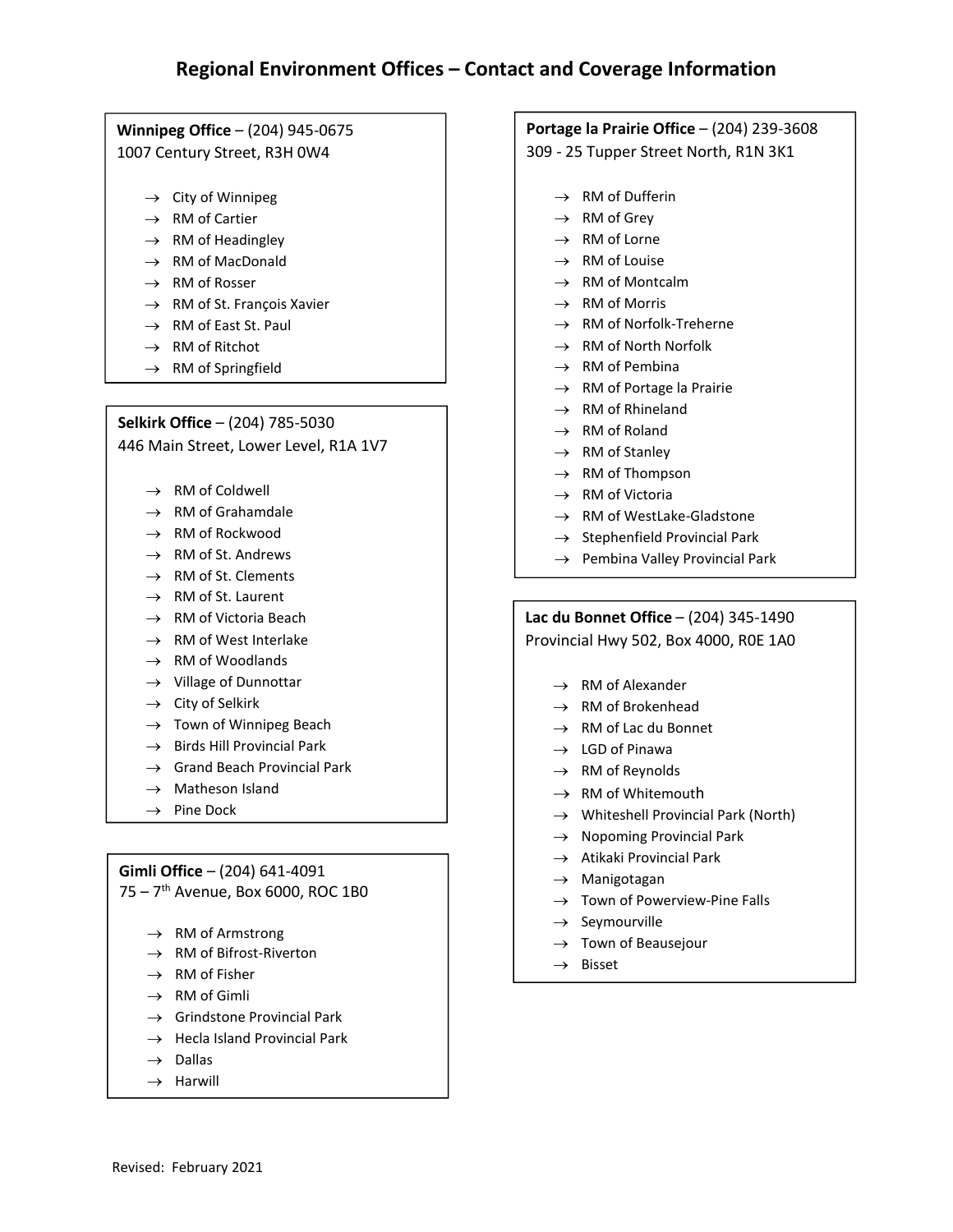## ach Office  $-$  (204)  $\approx$  - 284 Reimer Aven<br>Town of Churchill<br>RM of de Salaberry ach Office –  $(204)$  346-6<br>-284 Reimer Avenue, F<br>Town of Churchill<br>RM of de Salaberry<br>RM of Emerson-Franklin

 $B - 284$  Reimen<br>  $\rightarrow$  Town of Chu<br>  $\rightarrow$  RM of de Sal<br>  $\rightarrow$  RM of Emers<br>  $\rightarrow$  RM of Hanov **ach Office**  $-$  (20<br> $-$  284 Reimer A<br>Town of Church<br>RM of de Salab<br>RM of Emerson<br>RM of Hanover

- $\rightarrow$  Town of Churchill Town of Churchil<br>RM of de Salaber<br>RM of Emerson-F<br>RM of Hanover<br>RM of Taché<br>City of Steinbach
- $\rightarrow$ Fown of Churchill<br>FRM of de Salaberr<br>FRM of Emerson-Fr<br>FRM of Hanover<br>FRM of Taché<br>City of Steinbach<br>Town of Niverville
- $\rightarrow$  RM of Emerson-Franklin RM of Emerson-Franklir<br>RM of Hanover<br>RM of Taché<br>City of Steinbach<br>Town of Niverville<br>St. Malo Provincial Park
- $\rightarrow$  RM of Hanover
- $\rightarrow$  RM of Taché
- $\rightarrow$  City of Steinbach
- $\rightarrow$  Town of Niverville
- RM of Hanover<br>
RM of Hanover<br>
RM of Taché<br>
City of Steinbach<br>
Town of Niverville<br>
St. Malo Provincial Park<br>
Village of St. Pierre Jolys  $\rightarrow$ RM of Taché<br>City of Steinbach<br>Town of Niverville<br>St. Malo Provincial Park<br>Village of St. Pierre Jolys<br>Moose Lake Provincial Park  $\rightarrow$  St. Malo Provincial Park
- $\rightarrow$  Village of St. Pierre Jolys
	-
	- $\rightarrow$  RM of Piney

#### $\mathsf{A}$ RM of Pilley<br>**Re Office – (2**04) 392-40<br>30 Dawson Road, R5H<br>RM of Ste. Anne **Read Office - (204) 392-4009<br>10 Dawson Road, R5H 1B<br>RM of Ste. Anne<br>RM of La Broquerie ne Office – (204) 392-400<br>30 Dawson Road, R5H 11<br>RM of Ste. Anne<br>RM of La Broquerie<br>RM of Stuartburn ne Office –** (204) 39<br>30 Dawson Road, l<br>RM of Ste. Anne<br>RM of La Broquerie<br>RM of Stuartburn<br>RM of Pinev

- $\rightarrow$  RM of Ste. Anne
- $\rightarrow$  RM of La Broquerie 30 Dawson Road, R5<br>RM of Ste. Anne<br>RM of La Broquerie<br>RM of Stuartburn<br>RM of Piney<br>RM of Revnolds
- $\rightarrow$  RM of Stuartburn
- $\rightarrow$  RM of Piney
- → RM of **F**
- RM of Ste. Anne<br>RM of La Broquerie<br>RM of Stuartburn<br>RM of Piney<br>RM of Reynolds<br>Whiteshell Provincial Park (South) RM of Ste. Anne<br>RM of La Broquerie<br>RM of Stuartburn<br>RM of Reynolds<br>Whiteshell Provincial Park (<br>Town of Ste. Anne  $\rightarrow$  Whiteshell Provincial Park (South)<br>  $\rightarrow$  Town of Ste. Anne
	-

#### ieynolds<br>nell Provincial Park (South)<br>f Ste. Anne<br>— (204) 627-8248 or 627-8499 25 **Office –**  $(204)$  **627-11.**<br>O, 3<sup>rd</sup> Street and Ro<br>RM of Kelsev **Office** – (204) 627-824<br>
0, 3<sup>rd</sup> Street and Ross A<br>
RM of Kelsey<br>
City of Flin Flon **Office** –  $(204)$  627-8248 or<br>0, 3<sup>rd</sup> Street and Ross Aven<br>RM of Kelsey<br>City of Flin Flon<br>Town of Grand Rapids **OTTICE** – (204) 627-8248 0<br>
0, 3<sup>rd</sup> Street and Ross Ave<br>
RM of Kelsey<br>
City of Flin Flon<br>
Town of Grand Rapids<br>
Town of Snow Lake

- $\rightarrow$  RM of Kelsey
- $\rightarrow$  City of Flin Flon
- $\rightarrow$  Town of Grand Rapids U, 3<sup>16</sup> Street and Ross Avenue, F<br>RM of Kelsey<br>City of Flin Flon<br>Town of Grand Rapids<br>Town of Snow Lake<br>Clearwater Provincial Park
- $\rightarrow$
- $\rightarrow$
- RM of Kelsey<br>City of Flin Flon<br>Town of Grand Rapids<br>Town of Snow Lake<br>Clearwater Provincial Park<br>Lake Athapapuskow Provincial Park Rivi or Keisey<br>City of Flin Flon<br>Town of Grand Rapids<br>Town of Snow Lake<br>Clearwater Provincial Park<br>Lake Athapapuskow Provincial Parl<br>Grass River Provincial Park  $\rightarrow$
- City of Filli Fiori<br>Town of Grand Rapids<br>Town of Snow Lake<br>Clearwater Provincial F<br>Lake Athapapuskow Pr<br>Grass River Provincial F<br>Bakers Narrows  $\rightarrow$  Grass River Provincial Park Town of Grand Kap<br>Town of Snow Lake<br>Clearwater Provind<br>Lake Athapapusko<br>Grass River Provind<br>Bakers Narrows<br>Cold Lake Town of show La<br>Clearwater Provi<br>Lake Athapapusk<br>Grass River Provi<br>Bakers Narrows<br>Cold Lake<br>Cormorant Creat water Provincial Park<br>Lake Athapapuskow Provincial<br>Grass River Provincial Park<br>Bakers Narrows<br>Cold Lake<br>Cormorant<br>Cranberry Portage Lake Athapapuskov<br>Grass River Provinc<br>Bakers Narrows<br>Cold Lake<br>Cormorant<br>Cranberry Portage<br>Easterville
- $\rightarrow$  Bakers Narrows
- $\rightarrow$  Cold Lake
- $\rightarrow$  Cormorant
- $\rightarrow$ Bakers Narrows<br>Bakers Narrows<br>Cold Lake<br>Cormorant<br>Cranberry Portage<br>Easterville<br>Herb Lake Landing Bakers Narrows<br>Cold Lake<br>Cormorant<br>Cranberry Portage<br>Easterville<br>Herb Lake Landing<br>Moose Lake Colu Lake<br>Cormorant<br>Cranberry Portage<br>Easterville<br>Herb Lake Landing<br>Moose Lake<br>Sherridon
- $\rightarrow$  Easterville
- $\rightarrow$  Her
- $\rightarrow$  Moose Lake<br>  $\rightarrow$  Sherridon
- 
- $\rightarrow$  Wanless/Rocky Lake

# **COVETAGE THIOT<br>
1 Office – (204) 622-<br>
Avenue SW, Box 10,<br>
RM of Alonsa Office - (204) 622-20**<br>Avenue SW, Box 10, R<br>RM of Alonsa<br>RM of Clanwilliam-Ericks<br>RM of Dauphin

- $\cdot$   $\epsilon$ **Office - (204) 622-2030<br>Avenue SW, Box 10, R7N 3E5<br>RM of Alonsa<br>RM of Clanwilliam-Erickson** Avenue SW, Box 10, R7N<br>
RM of Alonsa<br>
RM of Clanwilliam-Erickson<br>
RM of Clanwilliam-Erickson<br>
RM of Dauphin<br>
RM of Ellice-Archie
	- $\rightarrow$  RM of Alonsa
	- $\rightarrow$  RM of Clanwilliam-Erickson Mende SW, BBX 10,<br>RM of Alonsa<br>RM of Clanwilliam-Eric<br>RM of Dauphin<br>RM of Ellice-Archie<br>RM of Ethelbert RM of Alonsa<br>RM of Clanwilliam-Erickson<br>RM of Dauphin<br>RM of Ellice-Archie<br>RM of Ethelbert<br>RM of Gilbert Plains RM of Clanwilliam-Erickson<br>RM of Dauphin<br>RM of Ellice-Archie<br>RM of Ethelbert<br>RM of Gilbert Plains<br>RM of Glenella-Lansdowne
	- $\rightarrow$  RM of Dauphin
	- $\rightarrow$  RM of Ellice-Archie
	- $\rightarrow$  RM of Ethelbert
	- $\rightarrow$  RM of Gilbert Plains
	- RM of Dauphin<br>RM of Ellice-Archie<br>RM of Ellice-Archie<br>RM of Gilbert Plains<br>RM of Glenella-Lansdowne<br>RM of Grandview  $\rightarrow$ RM of Ellice-Archie<br>RM of Ethelbert<br>RM of Gilbert Plains<br>RM of Glenella-Lansdowne<br>RM of Grandview<br>RM of Harrison Park
	- $\rightarrow$  RM of Grandview
	- $\rightarrow$  RM of Harrison Park
	- RM of Ethelbert<br>RM of Gilbert Plains<br>RM of Gilbert Plains<br>RM of Grandview<br>RM of Harrison Park<br>RM of Hillsburg-Roblin-Shell River RM of Gilbert Plains<br>RM of Glenella-Lansdown<br>RM of Grandview<br>RM of Harrison Park<br>RM of Hillsburg-Roblin-Sh<br>RM of Lakeshore  $\rightarrow$ RM of Glenella-Lansdow<br>RM of Grandview<br>RM of Harrison Park<br>RM of Hillsburg-Roblin-S<br>RM of Lakeshore<br>RM of McCreary RM of Grandview<br>RM of Grandview<br>RM of Harrison Park<br>RM of Hillsburg-Roblin-Shell River<br>RM of Lakeshore<br>RM of McCreary<br>RM of Minitonas-Bowsman RM of Harrison Park<br>RM of Hillsburg-Roblin-She<br>RM of Lakeshore<br>RM of McCreary<br>RM of Minitonas-Bowsma<br>RM of Mossev River RM of Hillsburg-Roblin-Sh<br>RM of Lakeshore<br>RM of Lakeshore<br>RM of McCreary<br>RM of Minitonas-Bowsma<br>RM of Mossey River<br>RM of Mountain
	- $\rightarrow$  RM of Lakeshore
	- $\rightarrow$  RM of McCreary
	- $\rightarrow$ RM of Lakeshore<br>RM of McCreary<br>RM of McCreary<br>RM of Minitonas-Bowsman<br>RM of Mossey River<br>RM of Mountain<br>RM of Riding Mountain West RM of McCreary<br>RM of Minitonas-Bowsm<br>RM of Mossey River<br>RM of Mountain<br>RM of Riding Mountain \<br>RM of Rosedale RM of Minitonas-Bowsma<br>RM of Mossey River<br>RM of Mossey River<br>RM of Riding Mountain W<br>RM of Rosedale<br>RM of Rossburn
	- $\rightarrow$  RM of Mossev River
	- $\rightarrow$  RM of Mountain
	- $\rightarrow$ RM of Mossey River<br>RM of Mossey River<br>RM of Riding Mountain West<br>RM of Rosedale<br>RM of Rossburn<br>RM of Russell-Binscarth RM of Mountain<br>RM of Riding Mountain V<br>RM of Rosedale<br>RM of Rossburn<br>RM of Russell-Binscarth<br>RM of Ste. Rose RM of Riding Mountain West<br>RM of Rosedale<br>RM of Rossburn<br>RM of Russell-Binscarth<br>RM of Ste. Rose<br>RM of Swan Vallev West
	- $\rightarrow$  RM of Rosedale
	- $\rightarrow$  RM of Rossburn
	- $\rightarrow$  RM of Russell-Binscarth
	- $\rightarrow$  RM of Ste. Rose
	- RM of Rosedale<br>RM of Rosedale<br>RM of Rossburn<br>RM of Ste. Rose<br>RM of Swan Valley West<br>RM of Swan Valley West  $\rightarrow$  RM of Swan Valley West RM of Rossburn<br>RM of Russell-Binscarth<br>RM of Ste. Rose<br>RM of Swan Valley West<br>RM of Yellowhead<br>Town of Neepawa RM of Russell-Binscarth<br>RM of Ste. Rose<br>RM of Swan Valley West<br>RM of Yellowhead<br>Town of Neepawa<br>Duck Mountain Provincial Park RM of Ste. Rose<br>RM of Swan Val<br>RM of Yellowhe<br>Town of Neepay<br>Duck Mountain<br>Porcupine Provi<br>Baden
	- $\rightarrow$  RM of Yellowhead RM of Swarr var<br>RM of Yellowhe<br>Town of Neepay<br>Duck Mountain<br>Porcupine Provi<br>Baden<br>Barrows
	- $\rightarrow$  Town of Neepawa
	- RM of Ste. Rose<br>RM of Swan Valley West<br>RM of Swan Valley West<br>RM of Yellowhead<br>Town of Neepawa<br>Duck Mountain Provincial Park<br>Porcupine Provincial Forest  $\rightarrow$ Rivi of Tenowrlead<br>Town of Neepawa<br>Duck Mountain Provi<br>Porcupine Provincial<br>Baden<br>Barrows<br>Camperville Town of Neepawa<br>Duck Mountain Pr<br>Porcupine Provinc<br>Baden<br>Barrows<br>Camperville<br>Crane River
	- $\rightarrow$ Duck Modifiant Prov<br>Porcupine Provincial<br>Baden<br>Barrows<br>Camperville<br>Crane River<br>Dawson Bav
	- $\rightarrow$  Baden
	- $\rightarrow$  Barrows
	- $\rightarrow$  Camperville
	- $\rightarrow$  Crane River
	- Polcupine Provint<br>Baden<br>Barrows<br>Camperville<br>Crane River<br>Dawson Bay<br>Duck Bav  $\rightarrow$  Dawson Bay Bauen<br>Barrows<br>Camperville<br>Crane River<br>Dawson Bay<br>Duck Bay<br>Mallard
	- $\rightarrow$  Duck Bay
	- $\rightarrow$  Mallard
	- Barrows<br>Camperville<br>Crane River<br>Dawson Bay<br>Duck Bay<br>Mallard<br>Meadow Portage Campervine<br>Crane River<br>Dawson Bay<br>Duck Bay<br>Mallard<br>Meadow Portage<br>Pelican Rapids  $\rightarrow$  Meadow Portage Crane River<br>Dawson Bay<br>Duck Bay<br>Mallard<br>Meadow Portage<br>Pelican Rapids<br>Red Deer Lake Dawson Bay<br>Duck Bay<br>Mallard<br>Meadow Portage<br>Pelican Rapids<br>Red Deer Lake<br>Rock Ridge Duck Bay<br>Mallard<br>Meadow Portag<br>Pelican Rapids<br>Red Deer Lake<br>Rock Ridge<br>Salt Point Manaru<br>Meadow Portage<br>Pelican Rapids<br>Red Deer Lake<br>Salt Point<br>Spence Lake
	- $\rightarrow$
	- $\rightarrow$  Red Deer Lake Meadow Portage<br>Pelican Rapids<br>Red Deer Lake<br>Rock Ridge<br>Salt Point<br>Spence Lake<br>Waterhen
	- $\rightarrow$  Rock Ridge
	- $\rightarrow$  Salt Point
	-
	-